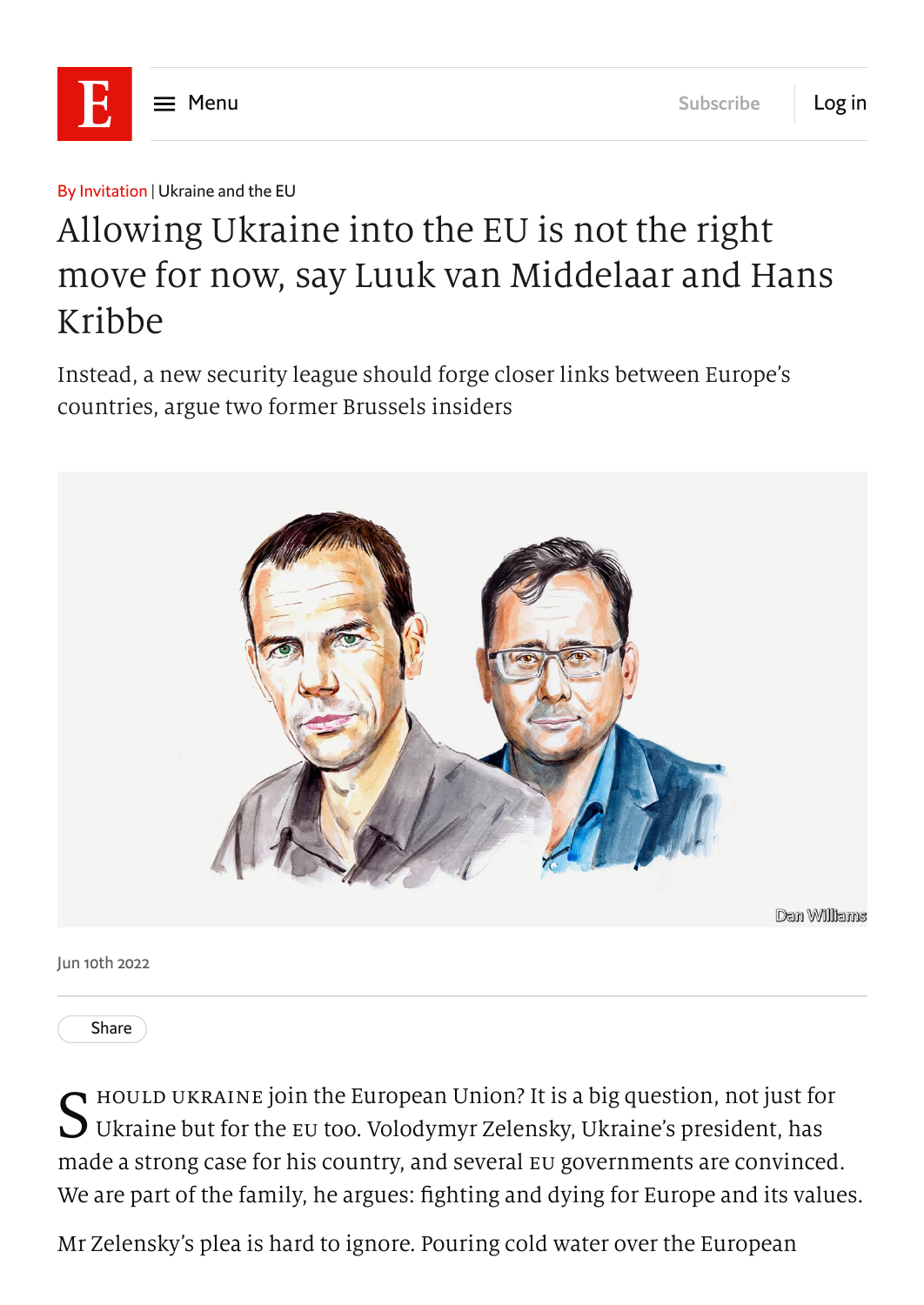aspirations of a country under attack in a vicious war seems callous and myopic. And he is right to remind Europeans that enlarging their club carries geopolitical significance. Concerns about stability in Europe drove the post-cold-war accessions of Poland, Hungary and others to the eu almost two decades ago.

Yet many European leaders prefer to play the procedural card, hiding behind time and process. Olaf Scholz, Germany's chancellor, says fast-tracking Ukraine would be unfair to aspirant members in the Balkans who have been stuck in the queue for years. Mark Rutte, the Dutch prime minister, insists there can be "no short-cut" to membership. Emmanuel Macron, France's president, says accession will take "years, and in truth, no doubt decades".

Such "rules are rules" arguments may be cogent in peacetime. But during a war they risk looking clueless and cynical. At stake is Ukraine's survival as a state, not its adoption of eu food-safety standards. There is a risk of losing sight of the strategic choices at stake. At their summit on June 23rd and 24th eu leaders may be tempted to fudge the issue, hinting at accession prospects without giving a clear date or firm commitment. By creating expectations that cannot be met, this risks breeding resentment. Just ask Turkey, which has been on a phantom road towards eu membership for almost 20 years.

Still, Ukraine deserves straight answers, not false promises. And the truth that eu leaders leave unspoken is that, although anchoring Ukraine in European structures is strategically important, there are equally strategic reasons why the eu should not be one of them.

It does not make sense for Ukraine to join the union before it secures nato membership, which even Mr Zelensky agrees is unattainable today. Security

comes first, and the eu cannot provide it against Russia. eu member governments have a treaty obligation to assist each other in the case of armed aggression "with all means in their power", but this form of solidarity, designed with terrorism or cyber-warfare in mind, does not deter a nuclear power. It is why Poland and other ex-Warsaw Pact members entered nato before joining the eu. It is also why Finland and Sweden are now seeking protection under nato's Article 5, its mutual-defence clause. If Ukraine were to join the eu without this nato deterrent in place, the risk of a future war between Russia and the eu as a whole would grow significantly.

There are further trade-offs to consider when weighing Ukraine's eu bid. Europe needs to grow into a geopolitical force capable of working with America to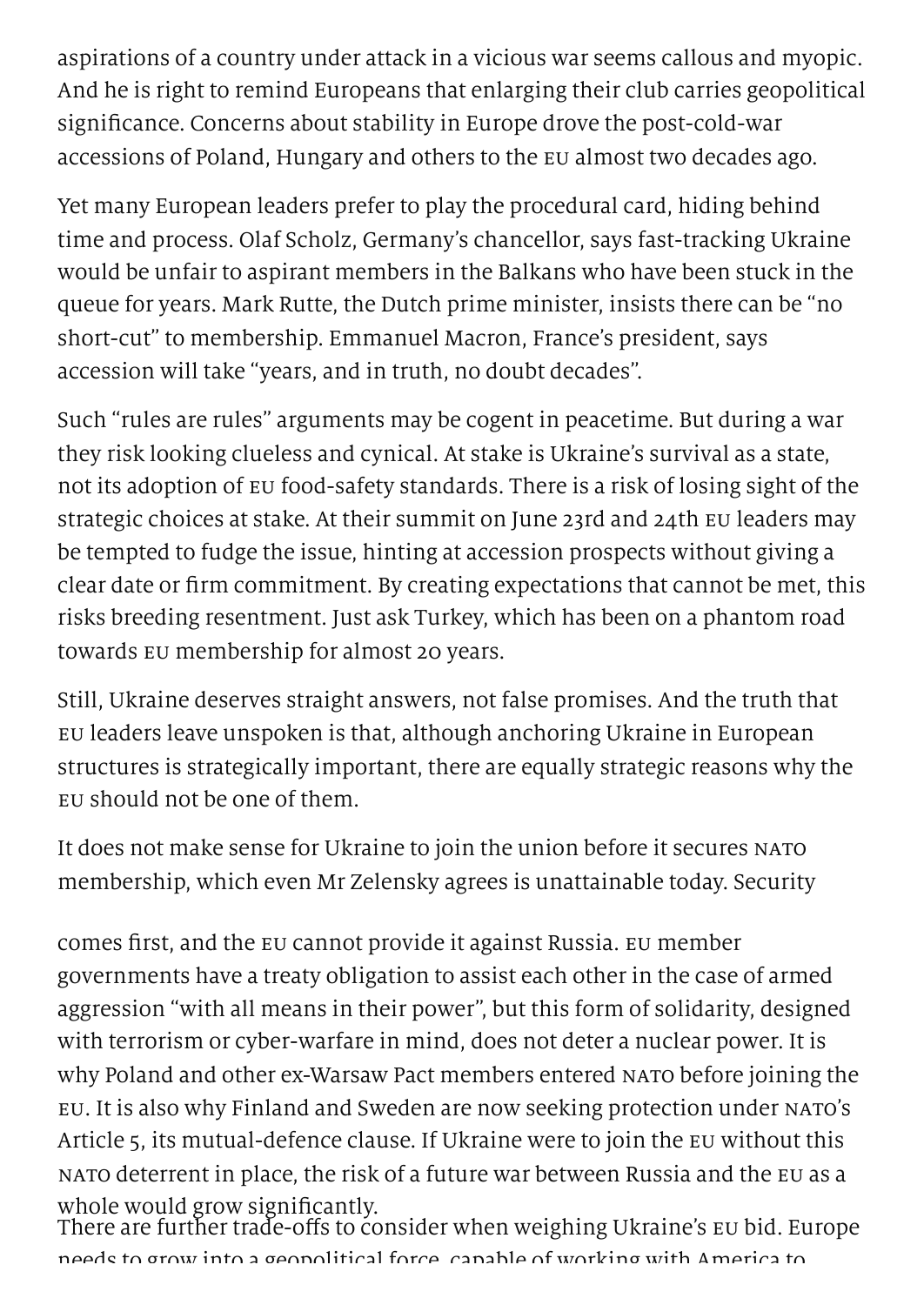needs to grow into a geopolitical force, capable of working with America to stabilise the European region. But the accession of Ukraine, as well as states such as Russia-friendly Serbia, would risk leaving the club even more divided and hamstrung than it is today. (The experience of Hungary, which has tilted towards authoritarianism over the past decade and recently diluted the eu's sanctions on Russia, provides a cautionary tale.) Centralising eu decisionmaking on foreign policy and the rule of law, which currently require unanimity among 27 governments, would undermine the ability of new members to throw grit into the oyster. But few existing members are ready to contemplate handing such powers to Brussels.

None of this means Mr Zelensky should be given the brush-off. There is an evident need to anchor Ukraine, and several other Balkan and Black Sea states, more firmly in Europe. But neither NATO nor the EU can be that anchor. It is this that makes Mr Macron's recent proposal for a pan-European political community a more realistic proposition than some of his critics suggest—as long as it is conceived in the right way.

Above all, such a league of European states—call it the E40, after the long motorway that connects Calais to Ukraine—should exist outside eu structures and be intergovernmental, a bit like the g20. What Europe does not need is another waiting room for aspiring eu members, or a revived version of the old "two-speed Europe" idea (in which one group of states moved towards greater integration with more speed than others less keen to do so). Nor should such a concert of states be imagined as an outer circle orbiting a Brussels core, as the European Commission is likely to conceive of it. The eu already has countless partnerships and association agreements with European non-member

governments, including Ukraine. And any hint of an "eu-lite" would instantly deter Britain, which must also been weden and the east of its members; not with the full force of nato membership but with something beyond mere declarations. It could identify threats to common interests and values and formulate joint strategies in response, for example in the area of energy security (interconnecting electricity grids), border disputes and cyber-attacks. Taking up an idea that has been floating around in European circles since 2018, the e40 could set up a "European Security Council" with rotating and permanent members (France, Germany, Britain, as well as possibly Poland, Italy or Spain).

No existing grouping of states can currently fulfil this role For the foreseeable